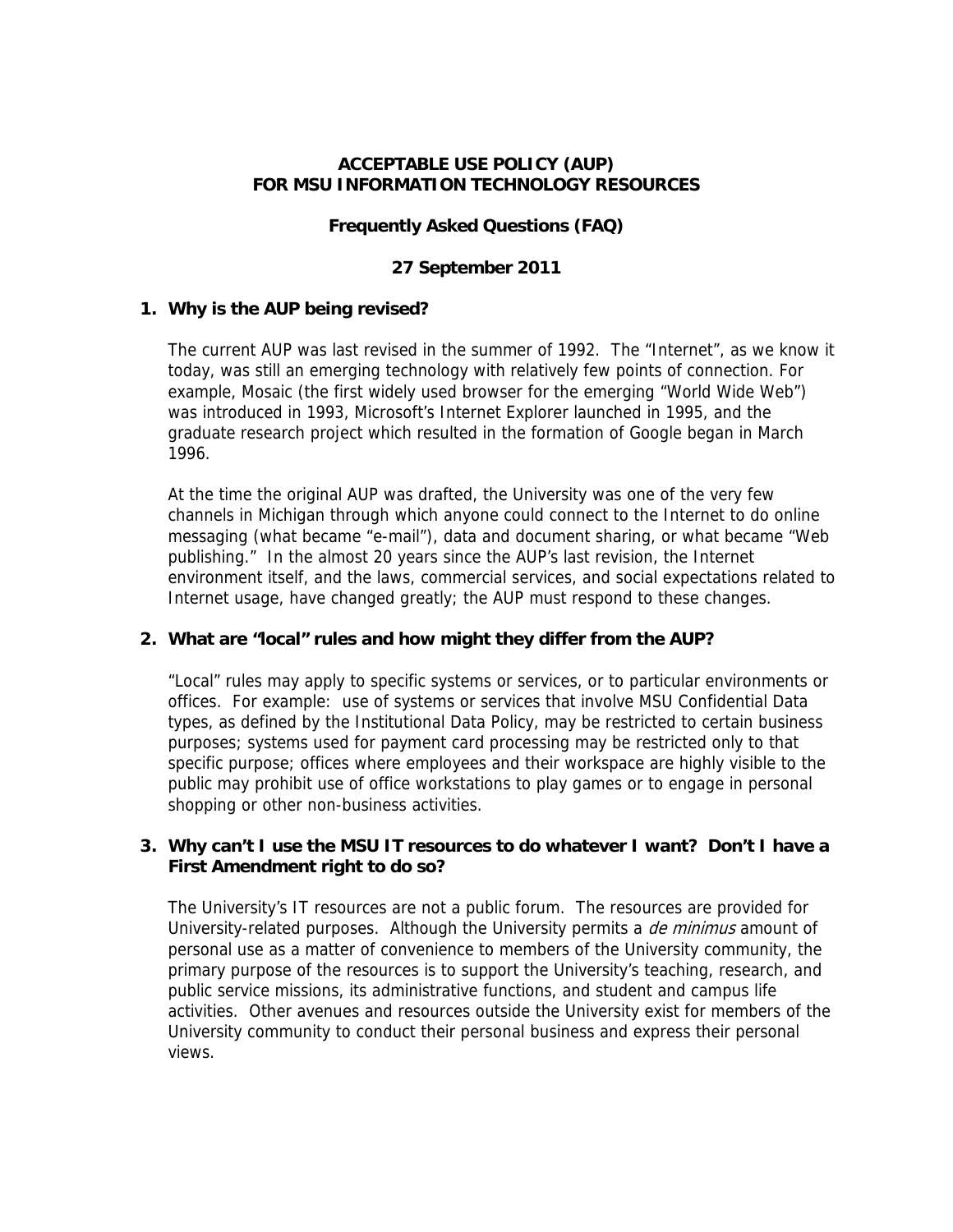## 4. **What does Section 2.3.1 mean when it states that personal use is prohibited if it "inaccurately creates the appearance that the University is endorsing, supporting or affiliated with any organization, product, service, statement, or position?"**

This concept is reflected in other University policies that also require members of the University community to carefully differentiate their official activities from their personal activities and to make clear that, when speaking as private citizens, they do not act on behalf of the University.<sup>1</sup>

When someone sends messages or publishes online from the msu.edu Internet domain, MSU's identity becomes intertwined with the content in a way that may raise questions about whether MSU endorses the content. The easiest way to avoid such confusion is to use non-University IT resources whenever you engage in a private, i.e., non-University, activities.

## **5. Does MSU routinely monitor my use of MSU IT resources?**

MSU and its systems administrators do not routinely monitor individual use of IT resources or actively seek out User violations of the AUP. The University does, however, engage in activities necessary to protect the security and integrity of its IT resources. Practical and effective means by which the University identifies security threats include using automated tools to watch for unusual resource use patterns by individual User accounts and malware and other attack "signatures." Sometimes these use patterns or signatures expose User activities that are in violation of the AUP. When this occurs, a follow-up investigation may result.

 Current practices with respect to illegal sharing of copyrighted music, movie, or video files provide a useful illustration of this point. The University does not presently employ tools or techniques to seek out and identify people who are doing this on the MSU network. However, the University will investigate if a triggering event occurs. Examples of triggering events include a copyright owner or its agent filing a complaint; the use of a disproportionate amount of local network bandwidth by a User (Section 3.5) that is impeding others' use of the network; or an employee's workstation running out of storage space and local IT administrators finding that it is due to the storage of illicit files.

This same approach is in place with respect to the use of MSU IT resources to store, display, or disseminate pornography or other sexually explicit materials. While the University does not presently employ any techniques to seek out and identify people who are doing this on MSU IT resources, it will investigate if a triggering event occurs. Examples of triggering events include complaints from co-workers who have been subjected to pornographic images in the workplace; the use of a disproportionate amount of local network bandwidth by a User (Section 3.5) that is impeding others' use of the network; or an employee's workstation running out of storage space and local IT administrators finding that it is due to the storage of pornographic files.

 $1$  For example, see:

http://www.hr.msu.edu/documents/facacadhandbooks/facultyhandbook/AcademicFreedom.htm http://www.hr.msu.edu/documents/facacadhandbooks/facultyhandbook/facultyrights.htm and http://splife.studentlife.msu.edu/academic-freedom-for-students-at-michigan-state-university.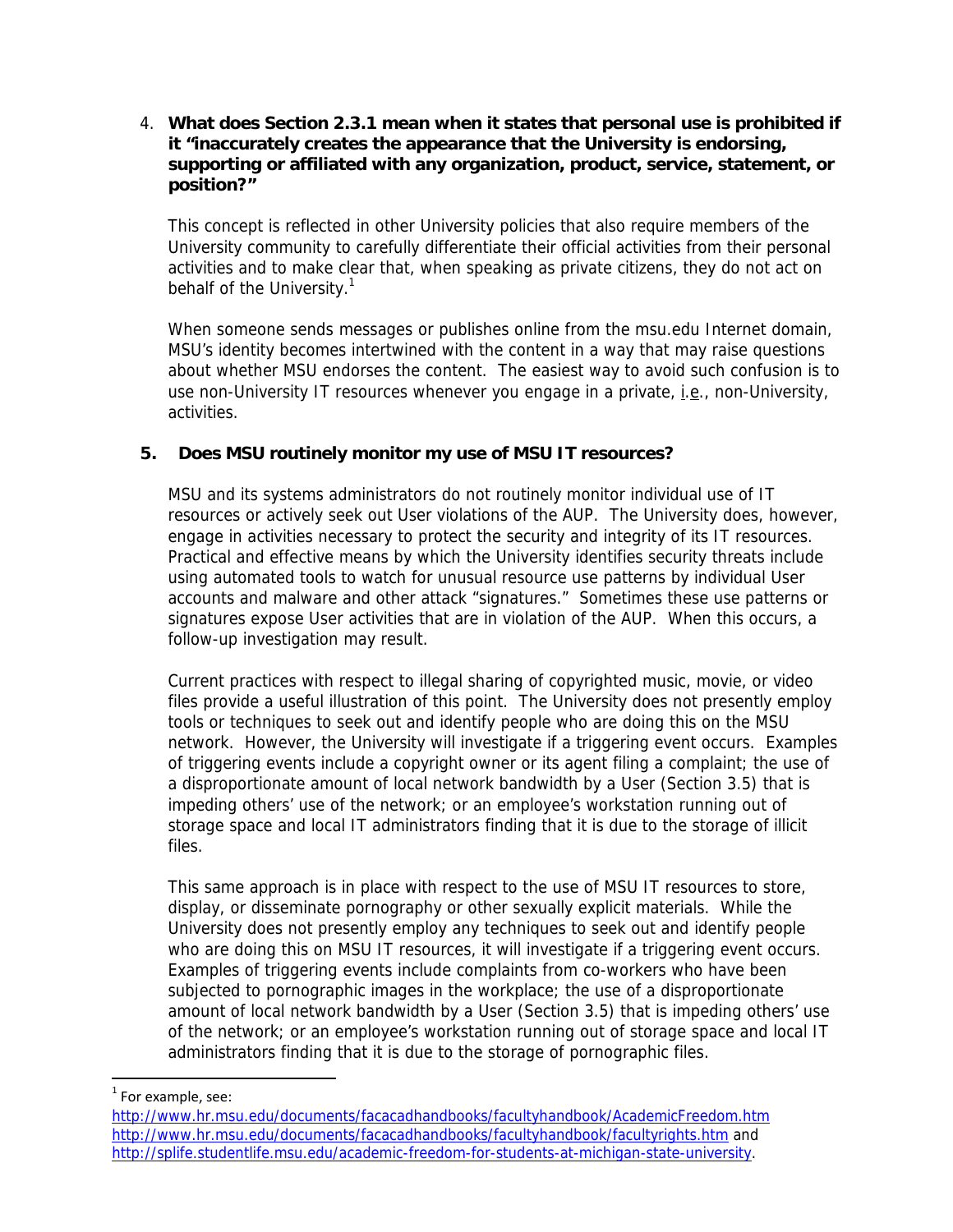## **6. What constitutes an "unreasonable" interference by one User with other Users' use of MSU IT resources?**

In the context of limited IT resources, interference with other Users' access to or use of a service by one User may arise when one User places a disproportionate burden or load on a system with limited service capacity. An example of "reasonable" interference might be when a single User makes a legitimate query of a database that temporarily consumes the majority of the system's processing capacity, slowing or blocking the work of other Users. Such interference would be "unreasonable" if the same User did this repeatedly or was careless in formulating the most efficient query to meet the User's needs.

## **7. Why are there restrictions on fund raising, advertising, soliciting, and partisan political activities?**

Restrictions on use of IT resources for partisan political purposes are based on state and federal law. For example, with certain very limited exceptions, the Michigan Campaign Finance Act prohibits a public body like MSU or an individual acting for a public body like MSU from using public resources to assist, oppose, or influence the nomination or election of a candidate for public office or the qualification, passage, or defeat of a ballot question. (A "ballot question" is a question that is submitted or that is intended to be submitted to a popular vote at an election, whether or not it qualifies for the ballot.) The Internal Revenue Code places even stronger restrictions on participation in campaigns for public office by tax-exempt organizations like MSU and their representatives. This provides the basis for the distinction between Section 3.7.1. and Section 3.7.2. Additional information on this topic may be found on the Office of the Vice President for Governmental Affairs website in the document titled *Information on* Participation in Campaigns for Public Office and Ballot Measures: The University, University Employees, and other Members of the University Community.

Other restrictions, such as incidental personal use for advertising, soliciting, or fund raising, are based on the likelihood that such personal activities will cause confusion or competition with the University's own activities.

## **8. May a MSU faculty member use MSU IT resources to engage in activities which have been approved under MSU's Outside Work for Pay policy?**

It depends. The faculty Outside Work for Pay Policy states: "When engaged in outside work for pay, faculty members must make it clear that (a) they are acting in their individual capacities and not on behalf of the University; and (b) that the University does not endorse, sponsor, or support the outside work."

The faculty policy also states: "University facilities, supplies and materials, equipment, services, or employees may be used for outside work for pay, but only if (a) such use would not be contrary to University policy or collective bargaining agreements, (b) such use would not adversely affect the use or availability of such facilities, supplies and materials, equipment, services, or personnel for unit and other University activities and operations; and (c) the University is reimbursed in full for the fair market value of the use of the facilities, supplies and materials, equipment, services, or employees." Any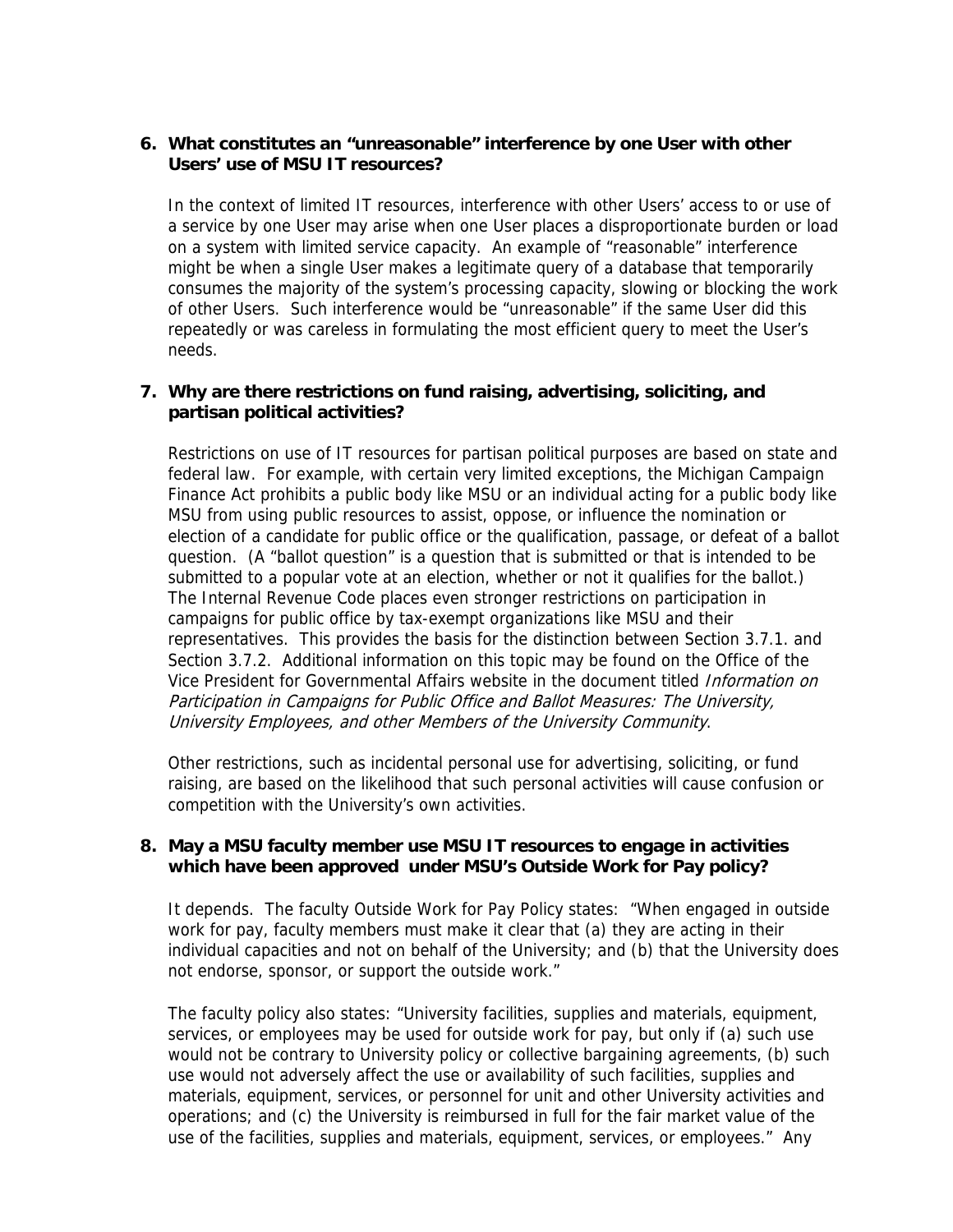use of MSU IT resources for outside work for pay must comply with these policy provisions.

## **9. Why can't someone use MSU IT resources to help out another organization, especially one that supports a good cause, just because it's not affiliated with the University?**

As a public institution, MSU must take care that its stewardship of its resources will withstand public scrutiny. MSU IT resources should not be used, just because they are available, to support non-affiliated organizations that should be acquiring their own IT resources, especially when IT resources are easily available outside the University, as they now are.

#### **10. May MSU IT resources be used to support a professional organization or scholarly publication that exists outside MSU?**

Generally yes. The great majority of professional organizations to which the University and members of the University community belong exist to promote missions which are consonant with the University's goals. Similarly, the dissemination of scholarship is an important part of the University's mission which professional journals also serve. Because of the considerations noted in FAQ 9, however, Section 3.9 of the Policy requires that the User first obtain approval for such uses from the University. For faculty, approval should be obtained from the relevant department chair/separately reporting director. For staff, approval should be obtained from the unit supervisor. Students or student groups may obtain approval from the Vice President for Student Affairs and Services.

### **11. I'm using my own personally-owned computer when I access MSU's IT resources. If I don't use "safe computing" practices on my own device, how does that hurt MSU and other users?**

Security weaknesses in any one device or piece of software connected to the MSU network may present a security threat to all devices and services connected to the network. The "public health" of the network, just like the public health of communities, requires that individuals follow sound security practices with their own devices, software, and activities.

For network security purposes, the University may need to scan software or stored data on devices connecting to the MSU network, whether those devices are owned by the University or privately. Pursuant to Sections 5 and 6 of the Policy, the University will, insofar as possible limit such scanning in scope, time, and frequency; employ it to address specific security threats; and conduct it "robotically" (i.e., using software tools) rather than via direct human scrutiny of personal accounts.

#### **12. If I violate the AUP or a local rule and my access to MSU IT resources is limited, suspended, or terminated, how quickly may I get it restored?**

The timeframe for restoration of use privileges will depend on the seriousness of the violation. For example, a computer that has been blocked from accessing a network because the computer is harboring malware not intentionally installed by the owner (i.e.,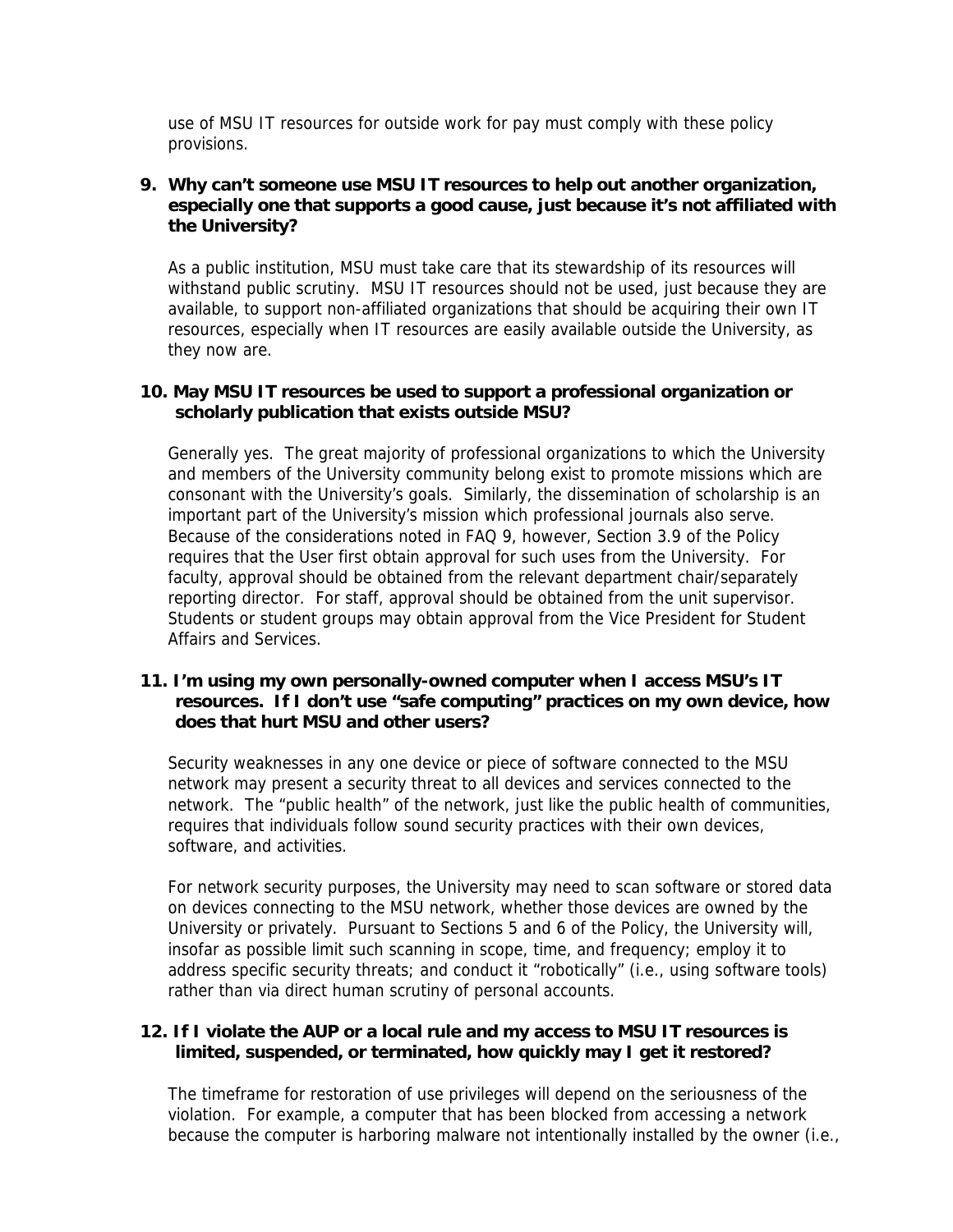an "infected" computer) that is attacking systems or devices may have the block removed as soon as the user can show network administrators that the malware has been eradicated. At another extreme, a User who has intentionally committed a particularly egregious AUP violation may lose privileges indefinitely.

#### **13. What are examples of a User's "electronic records"?**

A "User's electronic records" include, but are not limited to, e-mail, administrative accounts, and network traffic, and also the devices on which these are stored or processed.

## **14. May a University academic or administrative unit use "live" data in the development or testing of a new service?**

Sometimes it is necessary for a quantity of "live" data  $(i.e.,$  active records) to be used to develop or test a new service, software, or system. In these instances, the approval of the VPLCT or his/her designee should be sought prior to the use to assure that proper security measures are being taken to appropriately protect the privacy of the individuals whose data are involved. Prior to granting approval, the VPLCT will consult with the University offices that are the official stewards of the subject data type. Only University organizational units may undertake this sort of data use; individual Users may not use live data for these purposes except when they are acting on behalf of a University unit.

## **15. What are some examples of the types of situations referred to by Section 6.2.2.5 of the Policy?**

The University might disclose User information to the police in cases where a student has been reported missing and law enforcement personnel are investigating the matter. The University might be compelled to disclose User information to defend against a lawsuit that has been filed against the University.

## **16. Does Section 6.1.3 of the Policy mean that the University might disclose my personal emails or other personal documents in response to a FOIA request?**

The University's position is that personal electronic records of faculty, staff, and students are not "public records" under the Michigan Freedom of Information Act. Users should be aware, however, that such a determination may ultimately rest with a court of law and not with the University. Therefore, Users are strongly encouraged to store their personal documents and communications on personal devices and third party email accounts rather than on MSU IT Resources.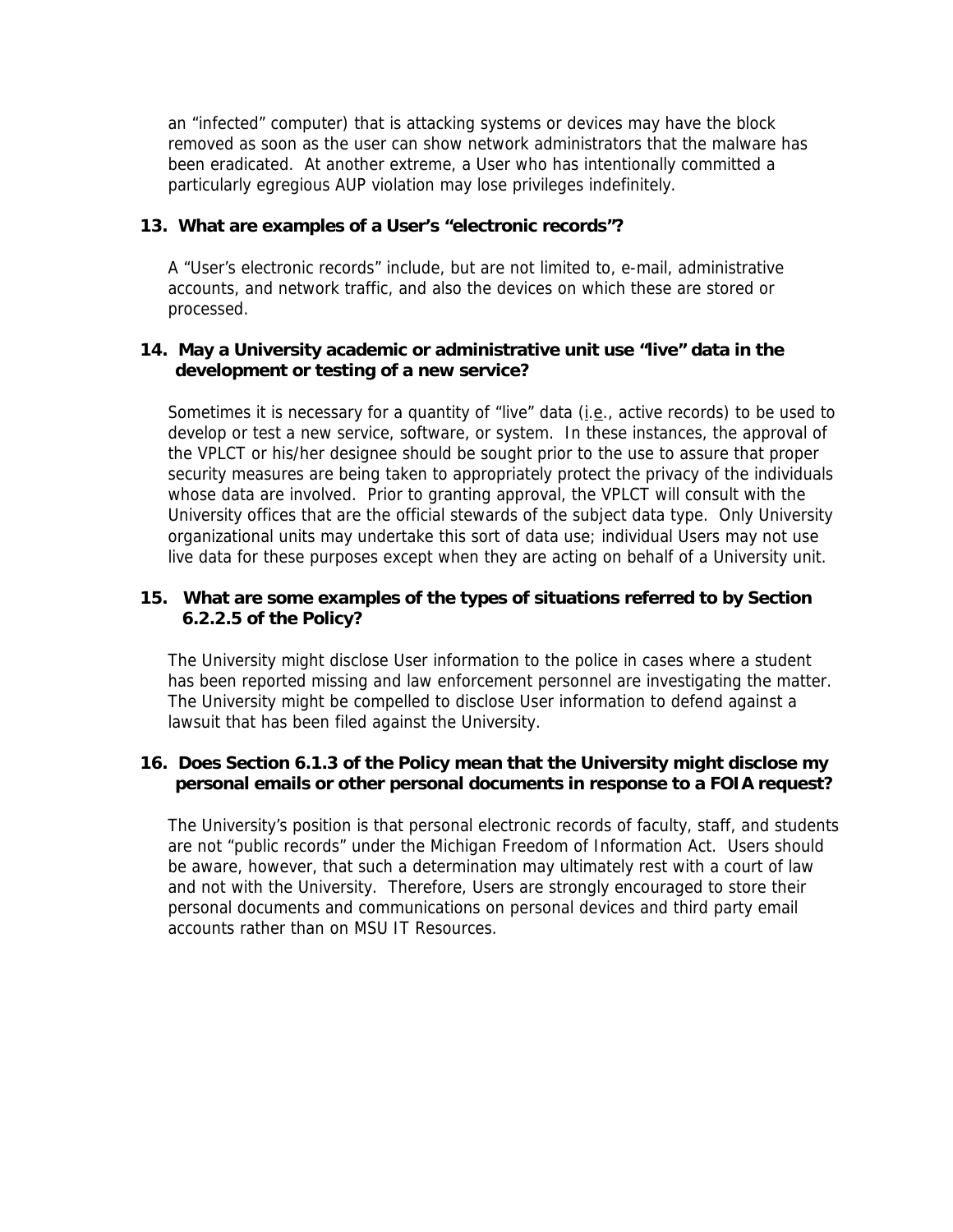# **Acceptable Use Policy for MSU Information Technology Resources**

## **(Administrative Ruling)**

# **DRAFT, 27 September 2011**

A trusted and effective information technology environment ("IT environment") is vital to the mission of Michigan State University. To that end, the University provides an IT environment which includes an array of institutional electronic business systems, computing services, networks, databases, and other resources (collectively, "MSU IT resources" or "resources"). These resources are intended to support the scholarship and work activities of members of the University's academic community and their external collaborators, to support the operations of the University, and to provide access to services of the University and other publicly available information.

Access to and usage of MSU IT resources entails certain expectations and responsibilities for both users and managers of the IT environment. These are stated below.

#### 1. APPLICABILITY

- 1.1. This Policy applies to all individuals who use MSU IT resources ("Users"), regardless of affiliation and irrespective of whether those resources are accessed from MSU's campus or from remote locations.
- 1.2. Within MSU's IT environment, additional rules may apply to specific computers, computer systems or facilities, software applications, databases and data sources, data types, or networks, and to the uses thereof, or to local workplaces, or to specific types of activities (collectively, "local rules"). Local rules must be consistent with this Policy, but also may impose additional or more specific requirements or responsibilities on Users.
- 1.3. Users will be notified of, or given ready access (e.g., on a website) to, this Policy and any local rules that govern use of MSU IT resources.

## 2. PURPOSES AND APPROPRIATE USES

- 2.1. MSU IT resources are provided for University-related purposes, including support for the University's teaching, research, and public service missions, its administrative functions, and student and campus life activities.
- 2.2. Users are granted access to MSU IT resources for the purposes described in this Policy. Use should be limited to those purposes, subject to Section 2.3.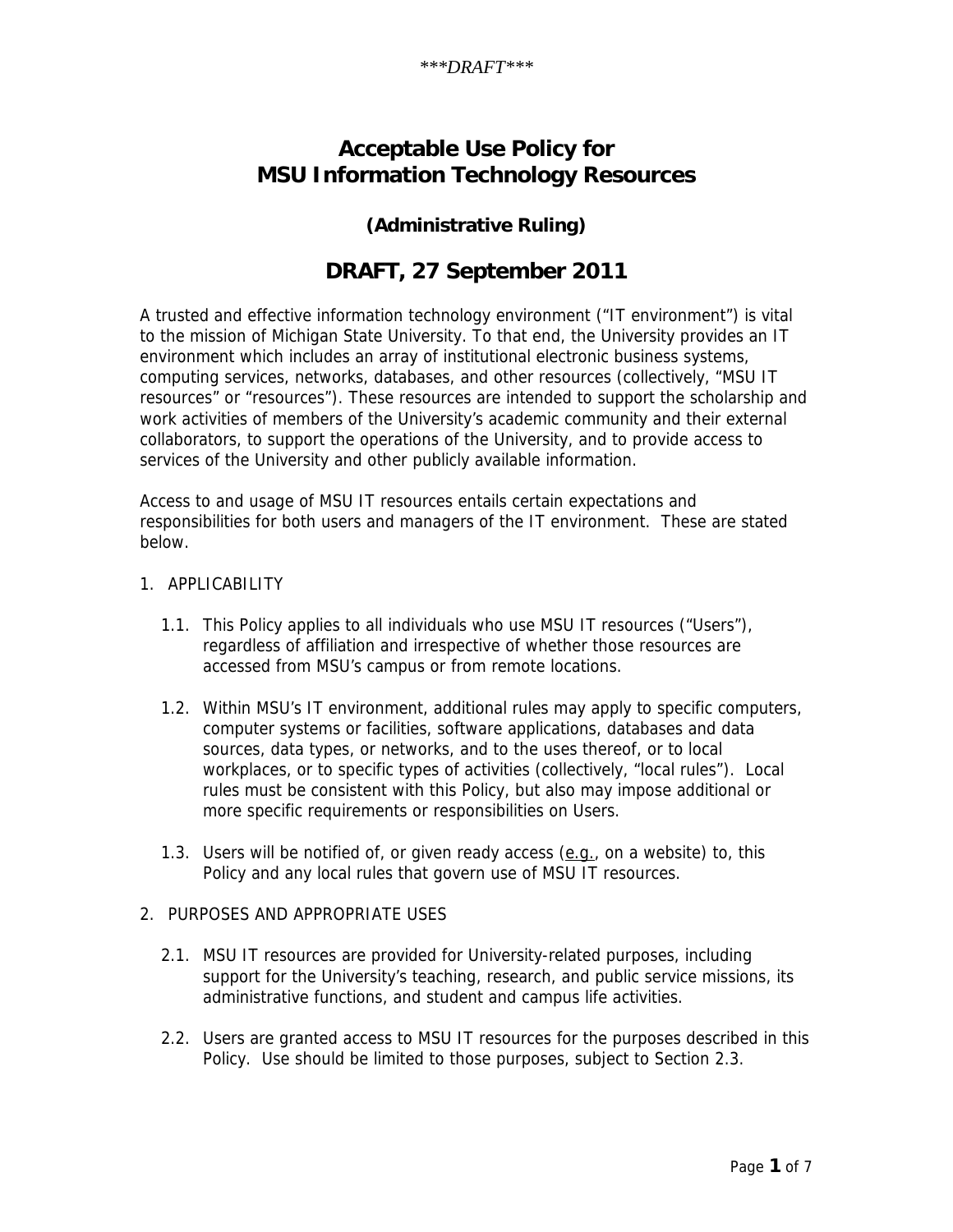- 2.3. Incidental personal use.
	- 2.3.1. Users may make incidental personal use of MSU IT resources, provided that such use is subject to and consistent with this Policy, including Article 3 of this Policy. In addition, incidental personal use of MSU IT resources by an MSU employee may not interfere with the fulfillment of that employee's job responsibilities or disrupt the work environment. Incidental personal use that inaccurately creates the appearance that the University is endorsing, supporting, or affiliated with any organization, product, service, statement, or position is prohibited.
	- 2.3.2. Users who make incidental personal use of MSU IT resources do so at their own risk. The University cannot guarantee the security or continued operation of any MSU IT resource.
- 3. USER RESPONSIBILITIES
	- 3.1. Users are responsible for informing themselves of any University policies, regulations, or other documents that govern the use of MSU IT resources prior to initiating the use of MSU IT resources.
	- 3.2. Use of resources accessed through MSU IT resources.
		- 3.2.1. When using MSU IT resources or resources owned by third parties that are accessed using MSU IT resources, users must comply with all applicable federal and state laws, all applicable University rules, ordinances, and policies, and the terms of any contract or license which governs the use of the third-party resource and by which the User or the University is bound.
		- 3.2.2. In amplification and not in limitation of the foregoing, Users must not utilize MSU IT resources to violate copyright, patent, trademark, or other intellectual property rights.
	- 3.3. Users may not engage in unauthorized use of MSU IT resources, regardless of whether the resource used is securely protected against unauthorized use.
	- 3.4. Privacy of other Users.
		- 3.4.1. Users are expected to respect the privacy of other Users, even if the devices and systems by which other Users access MSU's IT resources, the content other Users place on MSU IT resources, or the identities and privileges (rights to access and use certain systems and/or data), of other Users are not securely protected.
		- 3.4.2. Unauthorized use by a User of another User's personal identity or access (log-in) credentials is prohibited.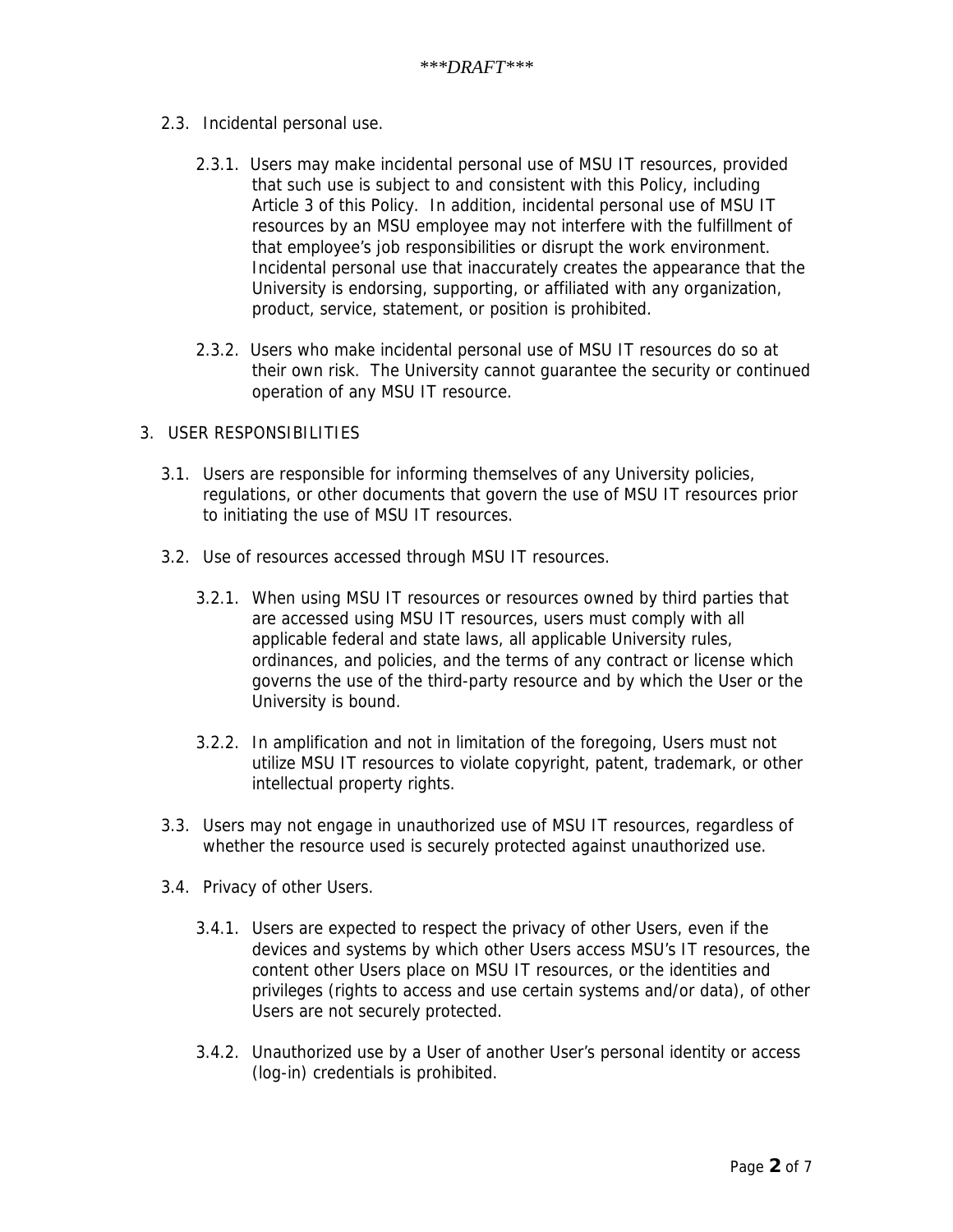- 3.5. MSU IT resources have a finite capacity. Users should limit their use of MSU IT resources accordingly and must abide by any limits MSU places on the use of its IT resources or on the use of any specific IT resource. In particular, no User may use any IT resource in a manner which interferes unreasonably with the activities of the University or of other Users.
- 3.6. MSU IT resources may not be used to fund raise, advertise, or solicit unless that use is approved in advance by the University.
- 3.7. Partisan political activities.
	- 3.7.1. MSU IT resources may not be used to engage in partisan political activities on behalf of, or in opposition to, a candidate for public office.
	- 3.7.2. MSU IT resources may not be used to promote or oppose the qualification, passage, or defeat of a ballot question that does not affect the University's interests. MSU IT resources may not be used to promote or oppose the qualification, passage, or defeat of a ballot question that affects the University's interests unless that use is approved in advance by the President.
- 3.8. MSU IT resources may not be used to operate a business or for commercial purposes unless that use is approved in advance by the University.
- 3.9. MSU IT resources may not be used to support the operations or activities of organizations that are not affiliated with the University unless that use is approved in advance by the University.
- 3.10. Pornography and sexually explicit content.
	- 3.10.1. Unless such use is for a scholarly or medical purpose or pursuant to a formal University investigation, Users may not utilize MSU IT resources to store, display, or disseminate pornographic or other sexually explicit content. This prohibition does not apply to private computers that are attached to the University's network.
	- 3.10.2. Child pornography is illegal. The use of MSU IT resources to store, display, or disseminate child pornography is absolutely prohibited. Any such use must be reported immediately to the MSU Police Department.
- 3.11. In operating its IT environment, the University expects Users to engage in "safe computing" practices, such as establishing appropriate access restrictions for their accounts, setting strong passwords and guarding those passwords, keeping their personal operating systems and software applications up-to-date and patched, and employing security measures on their personal devices.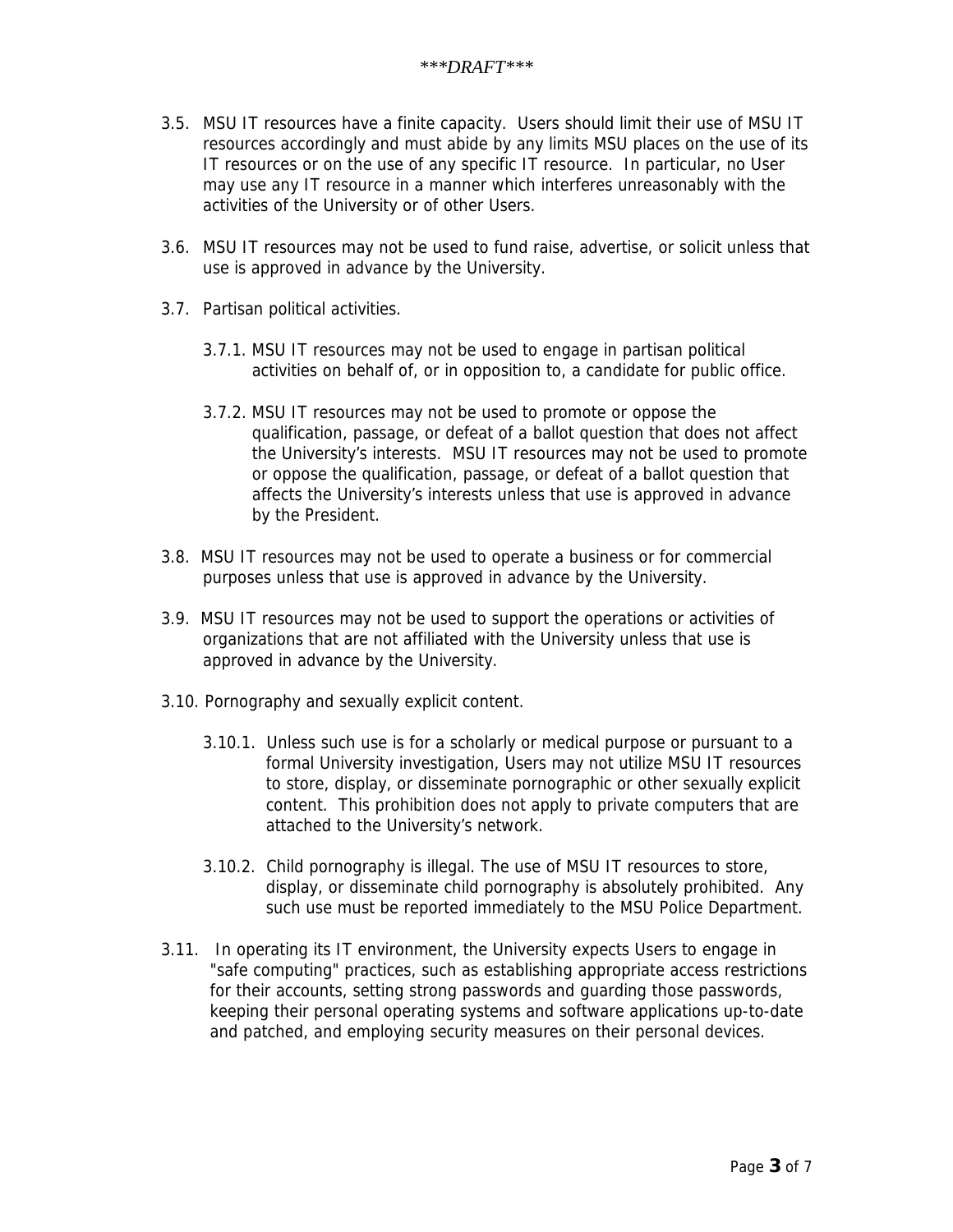## 4. ENFORCEMENT

- 4.1. Use of MSU IT resources is a privilege and not a right. A User's access to MSU IT resources may be limited, suspended, or terminated if that User violates this Policy. Alleged violations of this Policy will be addressed by the Director of Academic Technology Services (ATS) or his/her designee.
- 4.2. Users who violate this Policy, other University policies, or external laws may also be subject to disciplinary action and/or other penalties. Disciplinary action for violation of this Policy is handled through the University's normal student and employee disciplinary procedures.
- 4.3. In addition to its own administrative review of possible violations of this Policy and other University policies, the University may be obligated to report certain uses of MSU IT resources to law enforcement agencies. See, e.g., Section 3.10.2.
- 4.4. If the Director of ATS determines that a User has violated this Policy and limits, suspends, or terminates the User's access to any MSU IT resource as a result, the User may appeal that decision to the Vice Provost for Libraries, Computing and Technology ("VPLCT"). If the User believes that his/her appeal has not been appropriately addressed by the VPLCT, he/she may seek further redress as follows:
	- 4.4.1. if an undergraduate student, through the Vice President for Student Affairs, or his/her designee;
	- 4.4.2. if a graduate or professional student, through the Dean of the Graduate School, or his/her designee;
	- 4.4.3. if a member of the faculty or academic staff, through the Associate Provost and Associate Vice President for Academic Human Resources, or his/her designee;
	- 4.4.4. if an employee covered by a collective bargaining agreement, through the Director of Employee Relations, or his/her designee.
- 4.5. Alleged violations of local rules will be handled by the local systems administrator, network administrator, or employee supervisor/unit manager, depending on the seriousness of the alleged violation. These individuals will inform and consult with the Director of ATS or his/her designee regarding each alleged violation of a local rule and the appropriate consequences for any violation of a local rule. Users who object to the limitation, suspension, or termination of their access to any MSU IT resource as a consequence of their violation of a local rule may appeal to the VPLCT.
- 4.6. The VPLCT may temporarily suspend or deny a User's access to MSU IT resources when he/she determines that such action is necessary to protect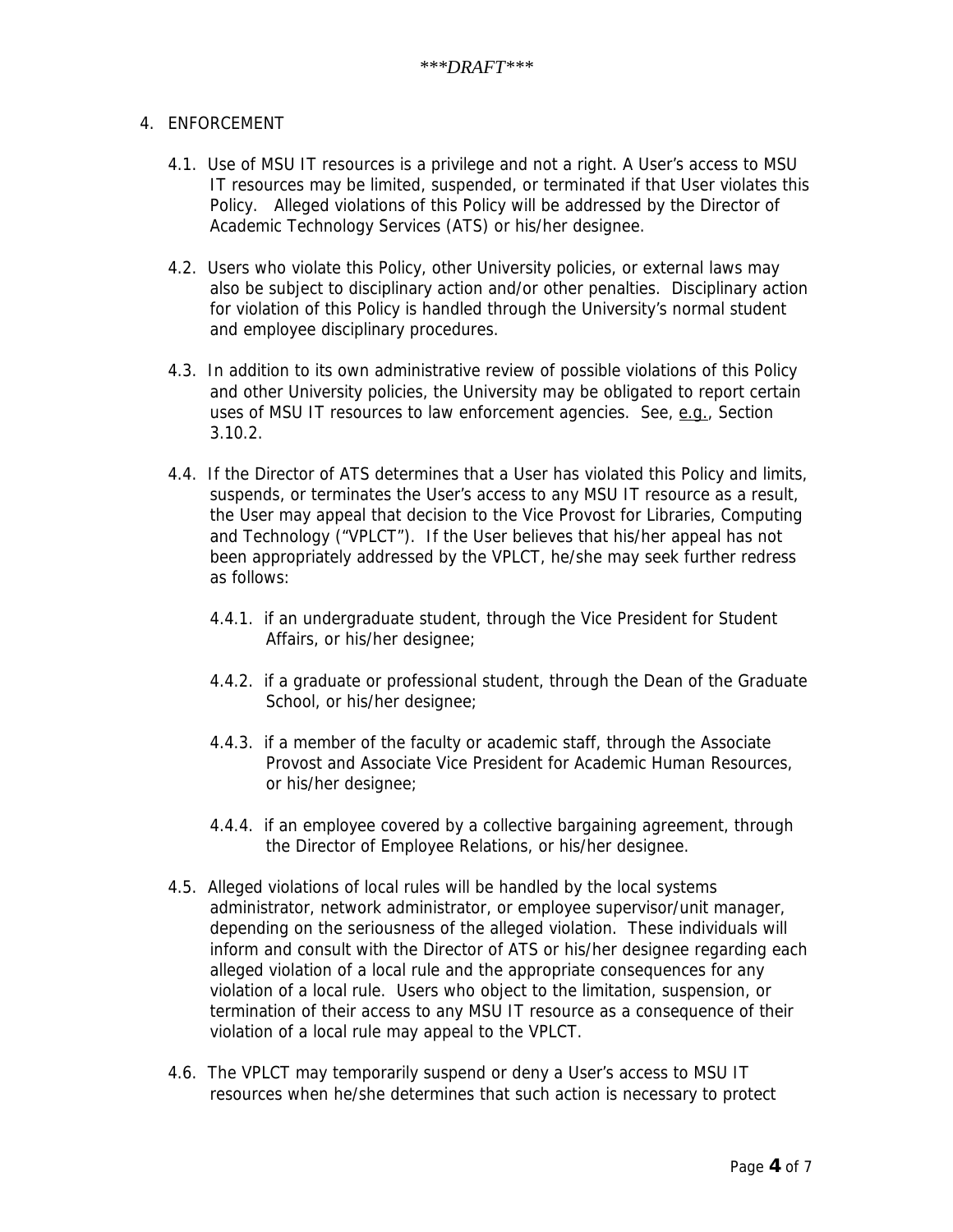such resources, the University, or other Users from harm. In such cases, the VPLCT will promptly inform other University administrative offices, as appropriate, of that action. Local MSU IT resource administrators may suspend or deny a User's access to the local resources they administer for the same reasons without the prior review and approval of the VPLCT, provided that they immediately notify the Director of ATS and the VPLCT of that action.

#### 5. SECURITY AND OPERATIONS

- 5.1. The University may, without further notice to Users, take any action it deems necessary to protect the interests of the University and to maintain the stability, security, and operational effectiveness of its IT resources. Such actions may be taken at the institutional or local level, and may include, but are not limited to, the scanning, sanitizing, or monitoring of stored data, network traffic, usage patterns, and other uses of its information technology, and blockade of unauthorized access to, and unauthorized uses of, its networks, systems, and data. Local and central institutional IT resource administrators may take such actions in regard to the resources they manage without the prior review and approval of the VPLCT.
- 6. PRIVACY
	- 6.1. General provisions:
		- 6.1.1. Responsible authorities at all levels of the MSU IT environment will perform management tasks in a manner that is respectful of individual privacy and promotes User trust.
		- 6.1.2. Monitoring and Routine System Maintenance
			- 6.1.2.1. While the University does not routinely monitor individual usage of its IT resources, the normal operation and maintenance of those resources requires the backup of data, the logging of activity, the monitoring of general usage patterns, and other such activities. The University may access IT resources as necessary for system maintenance, including security measures.
			- 6.1.2.2. The University's routine operation of its IT resources may result in the creation of log files and other records about usage. This information is necessary to analyze trends, balance traffic, and perform other essential administrative tasks. The creation and analysis of this information may occur at central institutional and local levels.
			- 6.1.2.3. The University may, without further notice, use security tools and network and systems monitoring hardware and software.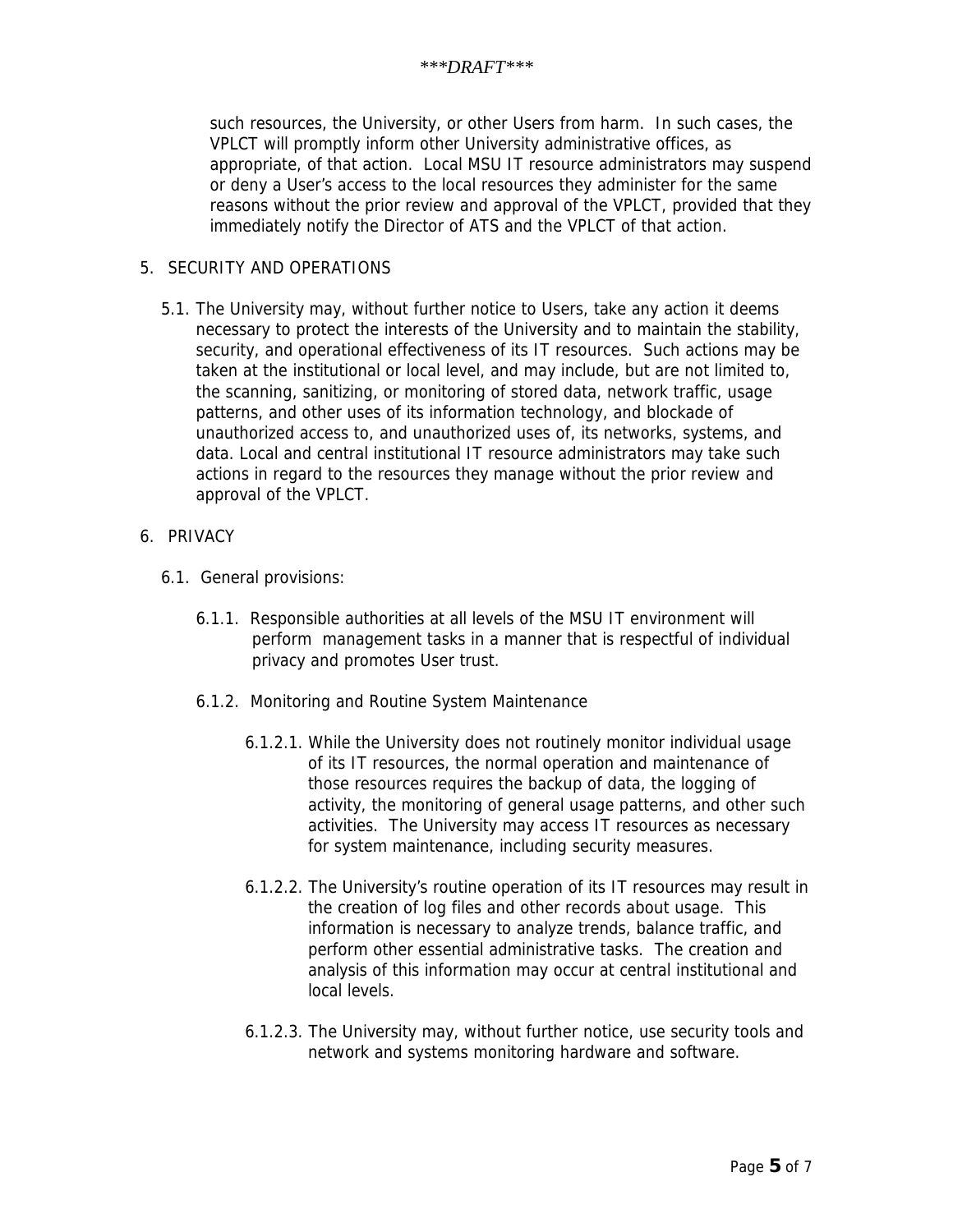- 6.1.3. The University may be compelled to disclose Users' electronic records in response to various legal requirements, including subpoenas, court orders, search warrants, discovery requests in litigation, and requests for public records under the Michigan Freedom of Information Act ("MIFOIA").
- 6.1.4. The University reserves the right to monitor and inspect Users' records, accounts, and devices as needed to fulfill its legal obligations and to operate and administer any MSU IT resource.
- 6.1.5. The University may disclose the results of any general or individual monitoring or inspection of any User's record, account, or device to appropriate University authorities and law enforcement agencies. The University may also use these results in its disciplinary proceedings.
- 6.2. Provisions regarding inspections and disclosure of personal information:
	- 6.2.1. General provisions.
		- 6.2.1.1. In order to protect User privacy, the VPLCT or his/her designee must review and approve *any* request for access by a person to an individual User's personal communications or electronically stored information within MSU IT resources.
		- 6.2.1.2. Incidental access to the contents of an individual User's personal communications or electronically stored information resulting from system operational requirements described elsewhere in this Policy does not require the prior review and approval of the VPLCT.
	- 6.2.2. The University, acting through the VPLCT, may access or permit access to the contents of communications or electronically stored information:
		- 6.2.2.1. When so required by law. If necessary to comply with the applicable legal requirement, such disclosures may occur without notice to the User and/or without the User's consent.
		- 6.2.2.2. In connection with an investigation by the University or an external legal authority into any violation of law or of any University policy, rule, or ordinance. When the investigational process requires the preservation of the contents of a User's electronic records to prevent their destruction, the VPLCT may authorize such an action.
		- 6.2.2.3. If it determines that access to information in an employee's electronic account or file is essential to the operational effectiveness of a University unit or program and the employee is unavailable or refuses to provide access to the information.